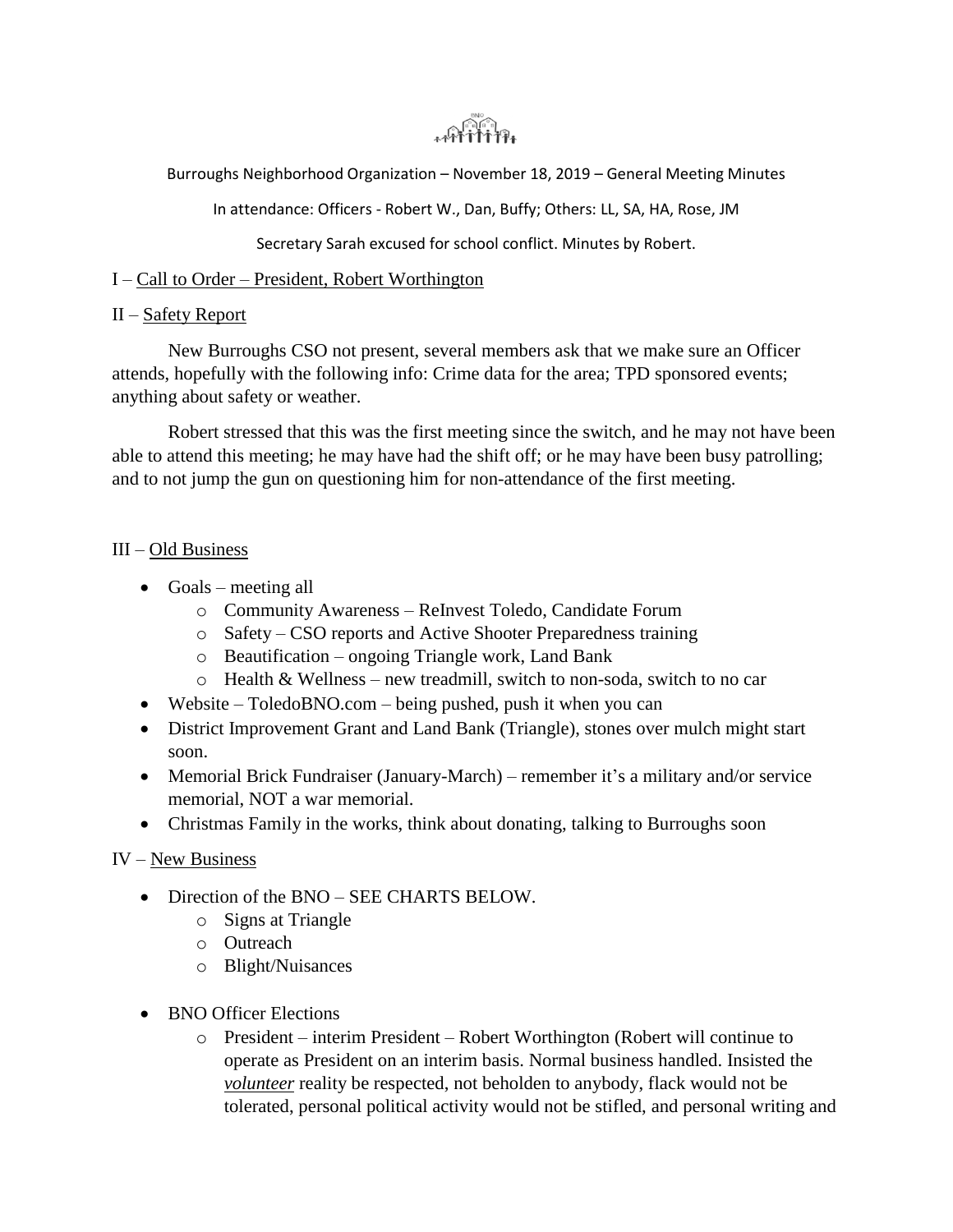political activity would likely offend some. Professional demeanor would be used when acting as a representative for the BNO. Requests from members of behavior change are welcome but not guaranteed to be accepted. Anyone is welcome to run for president throughout the year during the interim term. If anyone has a problem with how things are run, they are welcome to step up and assume the responsibilities of President if that is the will of the group (assuming they meet the requirements for officers – live in the neighborhood, have paid dues for the year, member in good standing).

- o Vice-President vacant, open for election if there is a willing member
- o Treasurer elected Treasurer nomination by Dan, 2d by LL, unanimous Buffy
- o Secretary interim Secretary Sarah W.

#### $V - Upcoming$

- Core Meeting December  $2nd 6:30pm$  Toledo Heights Library
- General Meeting December 16th 7pm Burroughs Elementary School
	- o Potential Volleyball Game / Potluck for December 16th General Meeting
		- Talking to Burroughs soon

#### VII – Open Floor

Time to renew the letter to the Administration about snow and parking across sidewalks.

TPS should work on lighting the end of the Burroughs drive way.

#### VIII – Adjourn/Clean-up/Exit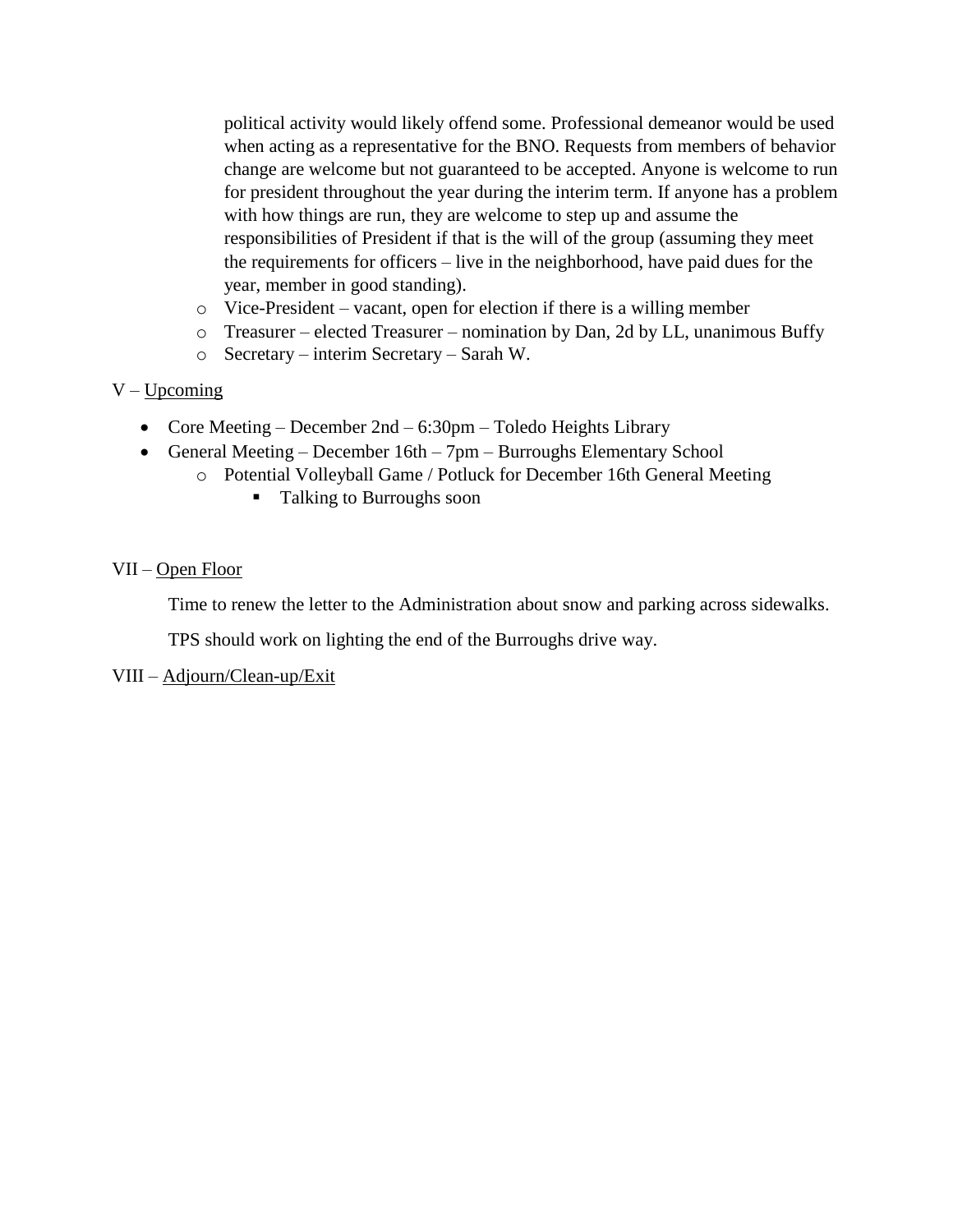#### DIRECTION OF THE BNO – SIGNAGE AT TRIANGLE

|     | Should we allow the following signs to be placed at The Triangle? | <b>Yes</b>   | <b>No</b>                |
|-----|-------------------------------------------------------------------|--------------|--------------------------|
| 1.  | Candidate Signs (Ex. RILEY)                                       | 3            |                          |
| 2.  | ISSUE Signs (Ex. Issue 8)                                         | 3            |                          |
| 3.  | Legitimate Event Signs (Ex. Polka Picnic, Polish Fest)            | 3            |                          |
| 4.  | Other Event Signs (Ex. Yard Sale at 2050 Dana)                    | 3            |                          |
| 5.  | Commercial Advertising by Business Partners (Bambino's)           |              | 3                        |
| 6.  | Other Commercial Advertising or other Job Postings                |              | 3                        |
| 7.  | Commercial Advertising ON LIGHT POLES (Ex. CASH NOW)              |              | 3                        |
| 8.  | Event Signs by Neighbors ON LIGHT POLES (Ex. YARD SALE)           | $\mathbf{1}$ | $\mathcal{P}$            |
| 9.  | Some with Permission (With a letter/visit to BNO)                 | 3            |                          |
| 10. | Any with Permission (With a letter/visit to BNO)                  | $\mathbf{1}$ | $\overline{\phantom{a}}$ |

Maybe a portion of the Triangle for free speech?

Maybe in the back part?

Would that reflect on us when the big stone Burroughs Neighborhood sign is put in? Maybe not if all points of view are allowed.

Would offensive signs be allowed if we are allowing free speech?

Advertising on light poles might not be legal.

ALL with the expectation that they be removed when the appropriate time frame ends. Expectation of event DATES on signs. "TODAY" does not count for yard sales. All would be taken out if they were not removed timely.

Keep in mind that other members might remove them on their own, not in coordination with BNO.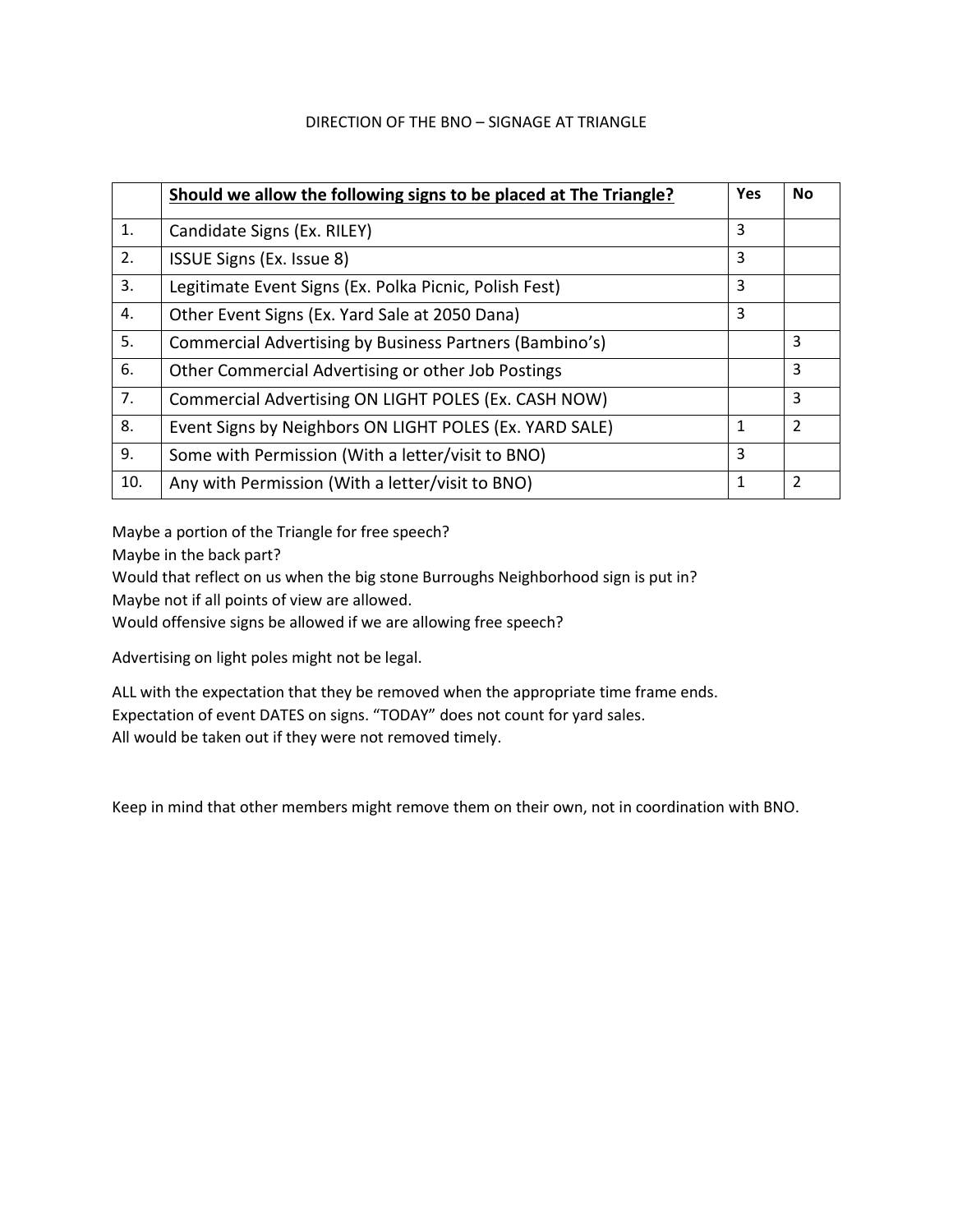## DIRECTION OF THE BNO – OUTREACH

|     | Should we be reaching out to:                                 | Yes            | <b>No</b>      |
|-----|---------------------------------------------------------------|----------------|----------------|
| 11. | Neighbors via door to door                                    | $1$ (lit       | $\overline{2}$ |
|     |                                                               | drop,          |                |
|     |                                                               | yearly)        |                |
| 12. | Neighbors via email                                           | 2              | 1              |
| 13. | Neighbors via Facebook                                        | $\overline{2}$ | 1              |
| 14. | Neighbors with yard signs                                     | 2(with         | 1              |
|     |                                                               | website)       |                |
| 15. | Burroughs Neighborhood Businesses in person                   | 3              | 0              |
| 16. | Burroughs Neighborhood Businesses via letter                  | $\mathfrak z$  | 0              |
| 17. | Other Businesses in person                                    | $\mathfrak z$  | 0              |
| 18. | <b>Other Neighborhood Organizations</b>                       | 2              | 0              |
| 19. | <b>Other Citizen Organizations</b>                            | $\overline{2}$ | $\Omega$       |
| 20. | Other Individuals                                             | $\mathfrak z$  | 0              |
| 21. | Non-Profit Institutions                                       | $\overline{2}$ | 0              |
| 22. | Government Entities (City Departments: Neighborhoods, Police) | 3              | 0              |
| 23. | <b>Elected Officials</b>                                      | 3              | $\Omega$       |

Businesses if they reciprocate the publicity/effort.

Unified clean up.

19-23 on Blight and Nuisance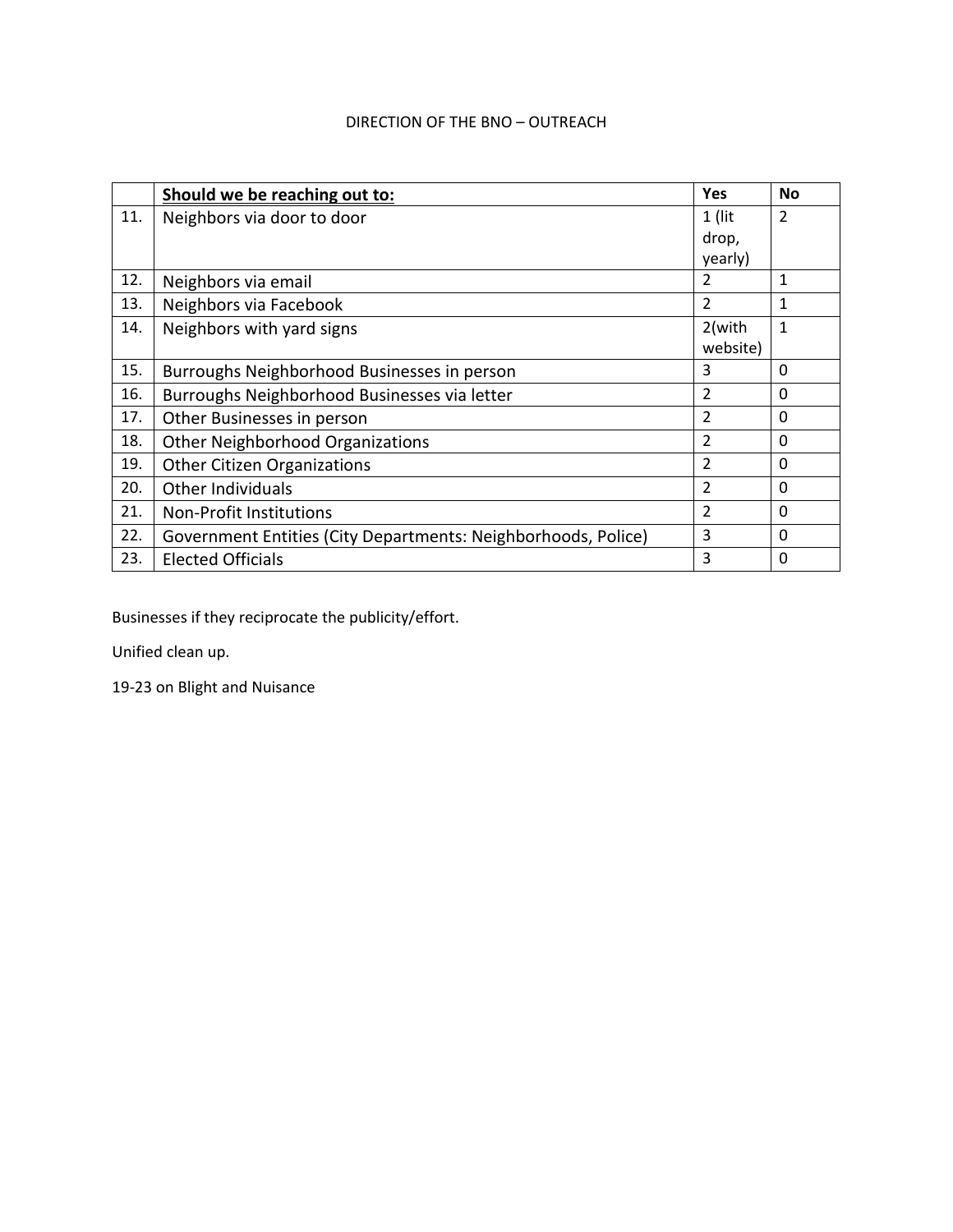# DIRECTION OF THE BNO – BLIGHT/NUISANCES

|     | In regard to blight and/or nuisance properties:                                                                                                                           | Yes            | <b>No</b>      |
|-----|---------------------------------------------------------------------------------------------------------------------------------------------------------------------------|----------------|----------------|
| 24. | Do we make blighted/nuisance properties the top priority for the BNO?                                                                                                     | 3              | 0              |
| 25. | Is (24.) within our Constitutional Mission?                                                                                                                               | $\mathbf{1}$   | 0              |
|     | 1. MISSION STATEMENT                                                                                                                                                      |                |                |
|     | Our Mission is to serve the people of The Burroughs by providing information and                                                                                          |                |                |
|     | services that contribute to the stability and vitality of the community and<br>neighborhood in which we live.                                                             |                |                |
|     | b. The people of the Burroughs Neighborhood Organization will focus on                                                                                                    |                |                |
|     | four main values:                                                                                                                                                         |                |                |
|     | i. Safety (Block Watch, Safety Tips, etc.)                                                                                                                                |                |                |
|     | ii. Community Care (Block Parties, Clean Up, Elderly Care,                                                                                                                |                |                |
|     | Beautification, Health & Wellness)<br>iii. Communication (Website, Email, Flyers, etc. - Community                                                                        |                |                |
|     | Awareness)                                                                                                                                                                |                |                |
|     | iv. Political Action (Voter Assistance, City Council, Local                                                                                                               |                |                |
|     | <b>Business Accountability)</b>                                                                                                                                           |                |                |
|     | c. To prevent the BNO from becoming a stereotypical "neighborhood association"                                                                                            |                |                |
|     | nuisance policing insignificant things, this Neighborhood Organization is restricting<br>its involvement to the four values listed above unless the amendment proposed is |                |                |
|     | passed by a simple majority vote by the Members present over the past twelve Core                                                                                         |                |                |
|     | Meetings.                                                                                                                                                                 |                |                |
|     |                                                                                                                                                                           |                |                |
| 26. | Is (24.) within the spirit of the BNO?                                                                                                                                    | 2              | 0              |
| 27. | Do we have members who care about this specific priority - Do you?                                                                                                        | $\mathbf{1}$   | $\mathbf{1}$   |
| 28. | Do we have enough people to carry out this action - Would you?                                                                                                            | 1              | $\mathbf{1}$   |
| 29. | Do we have specific targets or a limited general type or targets?                                                                                                         | $\overline{2}$ | 0              |
| 30. | Do we stick with aid and caution?                                                                                                                                         | $\overline{2}$ | 0              |
|     | Is Aid and Caution working?                                                                                                                                               | 1              | 0              |
|     | Do we have other options?                                                                                                                                                 | 0              | $\overline{2}$ |
|     | Do we know which targets could use help?                                                                                                                                  | $\mathbf{1}$   | $\mathbf{1}$   |
| 31. | Do we take an aggressive/prosecutorial route?                                                                                                                             |                | $\overline{2}$ |
|     | Would it work?                                                                                                                                                            |                | $\mathbf{1}$   |
|     | Is it safe?                                                                                                                                                               |                | $\mathbf{1}$   |
|     | Is it worth it?                                                                                                                                                           |                | $\mathbf{1}$   |
|     | Do we have the right, as private citizens, and more importantly, as a                                                                                                     |                | 3              |
|     | neighborhood organization, to interfere with the property rights of certain                                                                                               |                |                |
|     | others, especially owner-occupants, including the right to be left alone?                                                                                                 |                |                |
|     | Will it harm the reputation of the BNO?                                                                                                                                   | $\mathbf{1}$   | $\mathbf{1}$   |
| 32. | Are the some targets who are just down on their luck?                                                                                                                     | $\mathbf{1}$   | $\mathbf{1}$   |
| 33. | Do we participate in the Relnvest Toledo attempt at a unified voice?                                                                                                      | 3              |                |
| 34. | Do we put our faith in ReInvest Toledo/LCLand Bank and others?                                                                                                            | $\mathbf{1}$   | 0              |